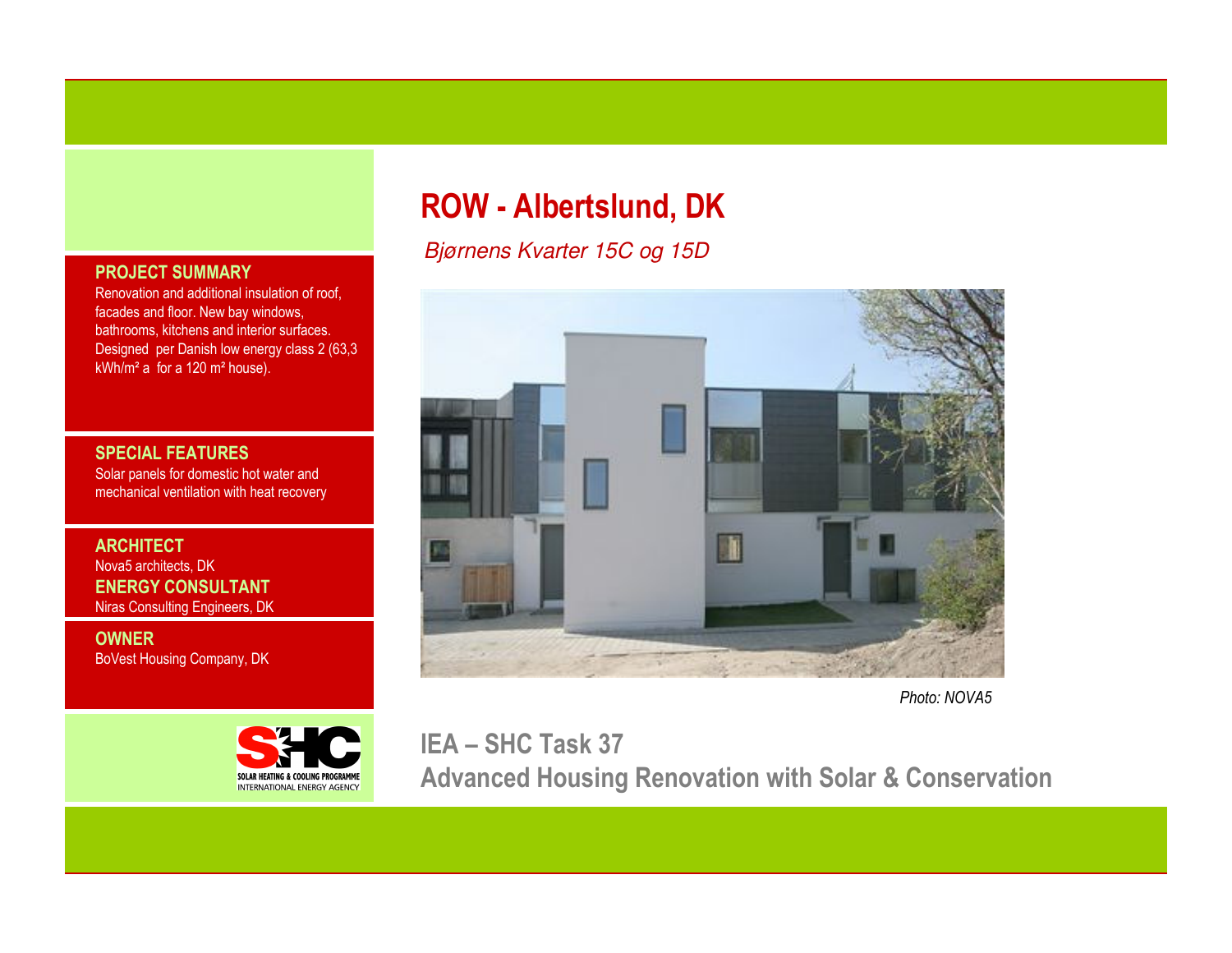#### Before the renovation





House 15C – after the renovation

Photos : NOVA5

#### **BACKGROUND**

The houses in the residential area of Albertslund South were built in 1963-65 Among other types there are 550 terrace houses. These suffered from difficult to solve constructtion problems. Therefore, the owner, BoVest Housing Co. decided for a comprehensive renovation.

Due to a fire in two of the houses (Bjørnens Kvarter 15C og 15D), these were selected as exhibition units to demonstrate how the renovated houses would look.

It is the aim that the houses are renovated to comply with the Danish standards for low energy class 2 (63.3 kWh/m² a for a house of 120m²). To meet this goal solar panels and mechanical ventilation with heat recovery were installed.

# SUMMARY OF THE RENOVATION

- New roof construction (prefabricated roof elements)
- Additional insulation of lightweight facades
- New windows and doors with triple glazing
- New kitchens and new bath rooms
- Mechanical ventilation with heat recovery
- Solar panels for domestic hot water and floor heating
- Mounting of prefabricated bay windows



Cross section



# vindue til haven 1. sal

Ground floor

First floorDrawings: NOVA5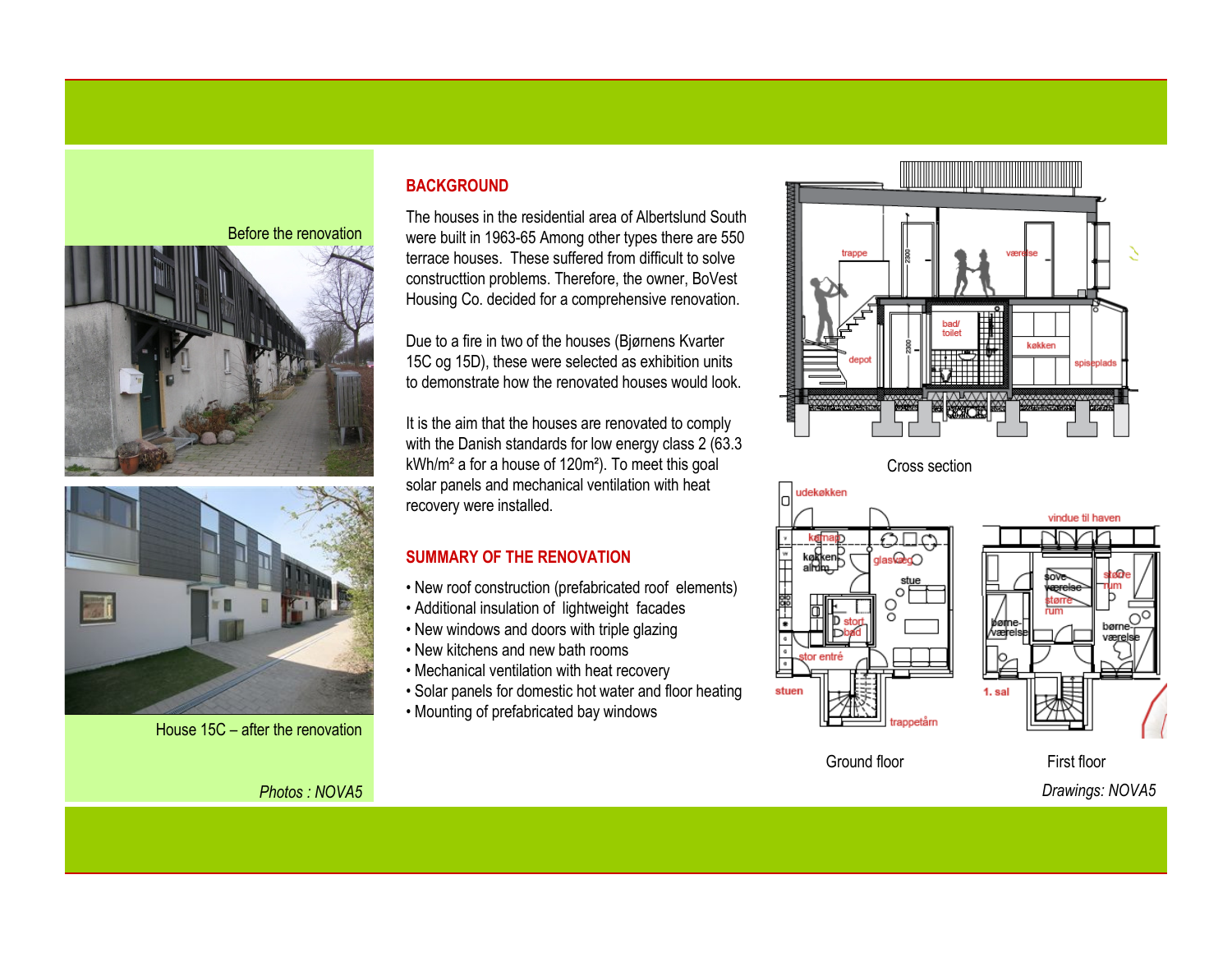



House 15D After – seen from the garden

Photos: BoVest

# SOLAR HEATING

One of the houses has solar panels mounted on the roof. It contributes 11.4 kWh/m² a.

The panels are 5 m² and hot-water tank is 255 litre.

# VENTILATION

The mechanical balanced ventilation system providesa constant airflow of 240 m<sup>3</sup>/h. It is located in a kitchen cupboard and includes an efficient counter-flow heat exchanger with 85-90% heat recovery.

Air is exhausted from the kitchen, bathroom and hallway. Fresh air is supplied to all bed rooms and the living room. Ducts are partially visible, partially above suspended ceilings and partly in the insulation layer in the ground deck.

The specific fan power (SFP) for the entire ventilation system is 1.2 kJ/m<sup>3</sup>.



Solar panels - roof mounted. Photo: NOVA5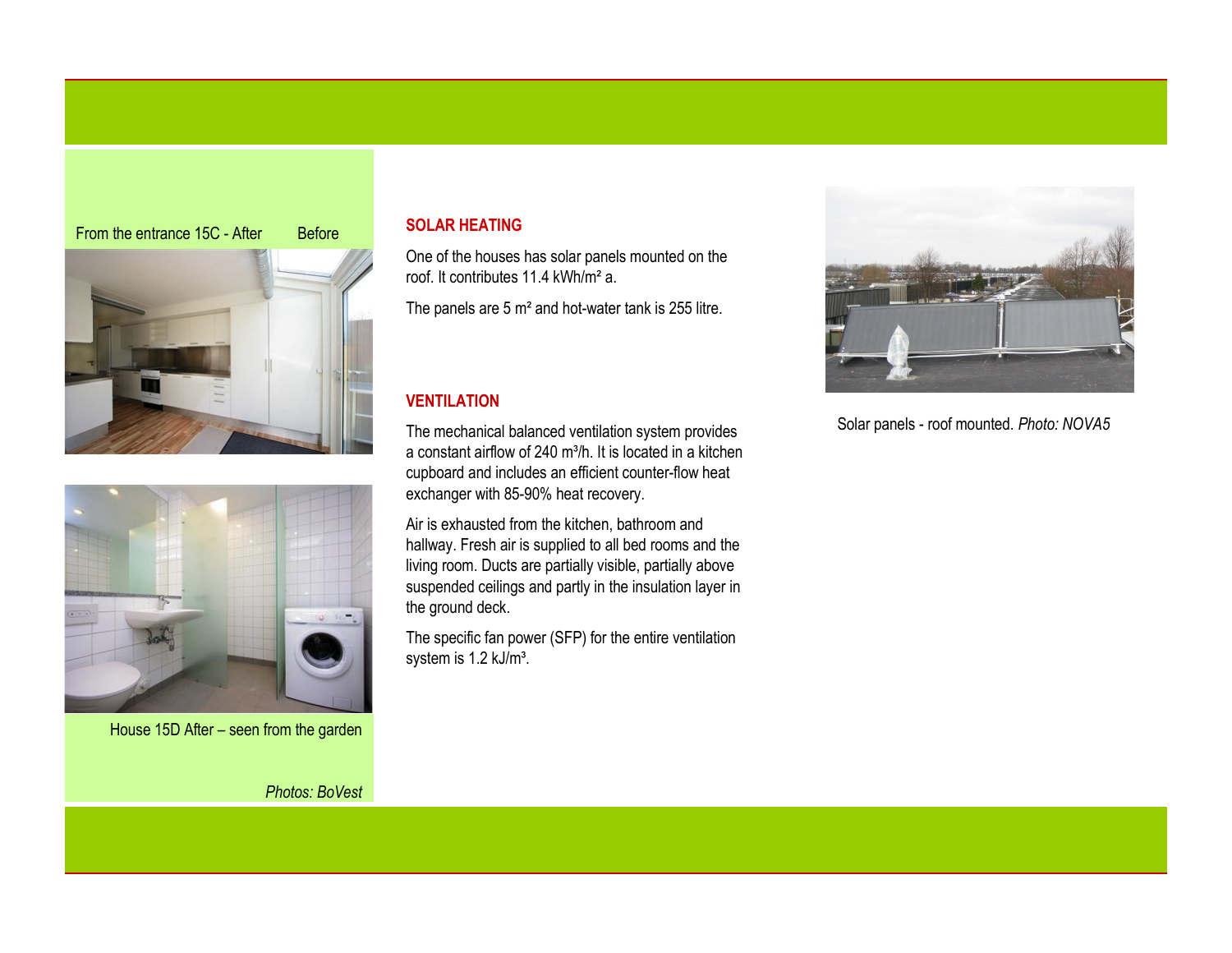#### Bay window - seen from inside



# BAY WINDOWS

As part of the renovation bay windows were added to the row houses. This enlarges the indoor area and to creates better daylighting of the space.







Elevation of facade (garden view)

Drawings: NOVA5



Photos: BoVest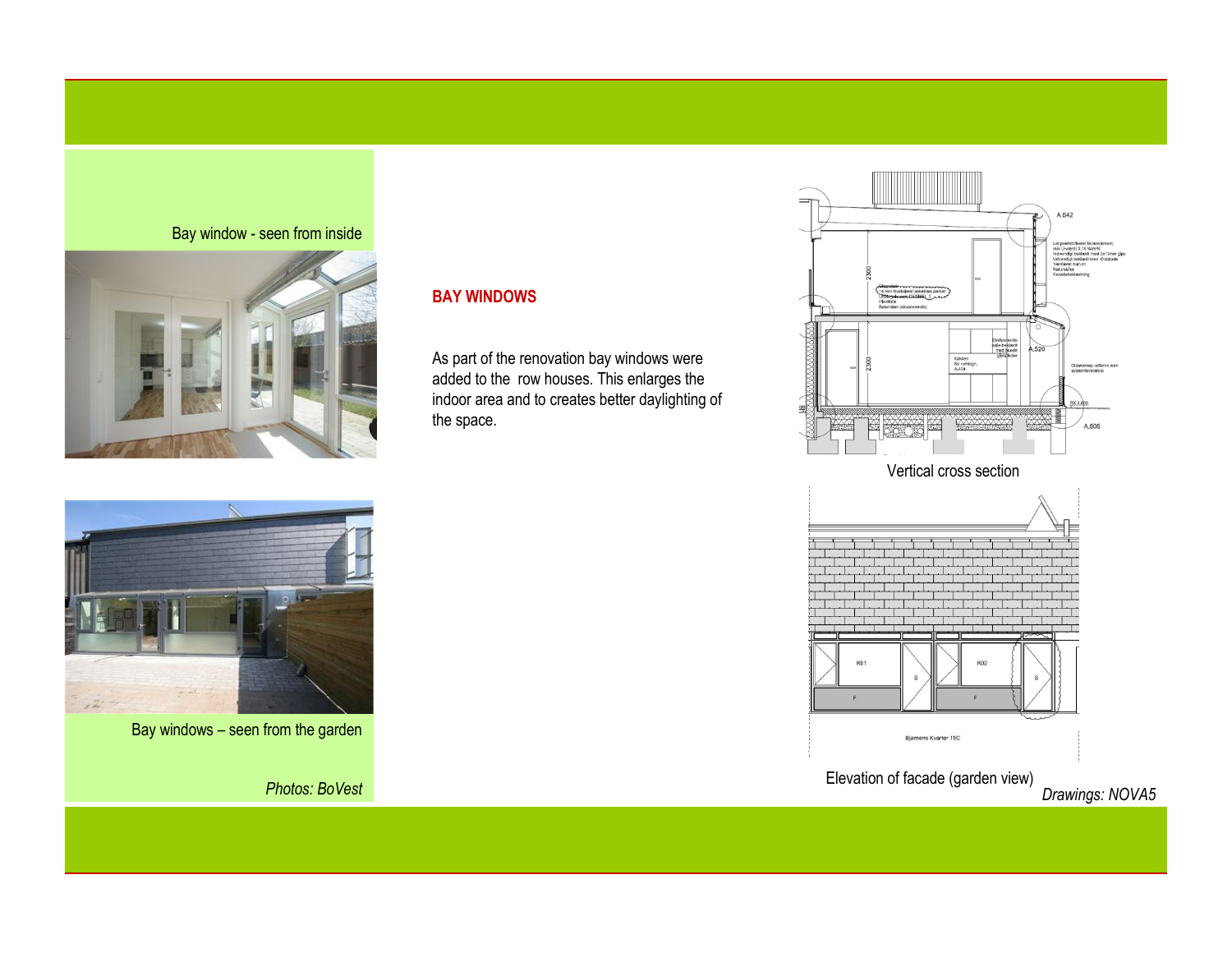

Large glazing areas improve daylighting

# **CONSTRUCTION**

| Floor                                    | U-value: 0.15 W/(m <sup>2</sup> ·K) |                 |
|------------------------------------------|-------------------------------------|-----------------|
| (interior to exterior)                   |                                     |                 |
| White oiled parquet (on joists)          |                                     | $22 \text{ mm}$ |
| Joists                                   |                                     | 50 mm           |
| Vapour barrier                           |                                     |                 |
| In-situ casted ground deck floor heating |                                     | 150 mm          |
| Rigid insulation                         |                                     | 300 mm          |
| Capillary break layer                    |                                     | 150 mm          |
| Total                                    |                                     | 672 mm          |
|                                          |                                     |                 |

| Wall                                                           | U-value: $0.18 W/(m^2 K)$    |
|----------------------------------------------------------------|------------------------------|
| (interior to exterior)<br>2 layer of plaster<br>Vapour barrier | 24 mm                        |
| Lightweight element<br>Insulation                              | 200 mm<br>200 mm             |
| Plastering<br>Total                                            | 424 mm                       |
| Roof                                                           | U-value: $0.12$ W/( $m^2$ K) |

| <b>INGELEMENT</b> | U-value: $0.12 W/(m^2 K)$ – | <b>Roof</b>                          |                         |
|-------------------|-----------------------------|--------------------------------------|-------------------------|
|                   |                             | (top down)                           |                         |
|                   |                             | Lightweight prefab. element:         |                         |
|                   | 45 mm                       | Asphalt roofing + air gap            |                         |
| stem              | 400 mm                      | Insulated ridge construction         |                         |
|                   |                             | Vapour barrier                       | rove daylighting        |
|                   | 200 mm                      | Suspended celing                     |                         |
|                   | 24mm                        | 2 layers of plaster on steel section | Photos: BoVest<br>Total |
| Drawings: NOVA5   | 669 mm                      |                                      |                         |
|                   |                             |                                      |                         |